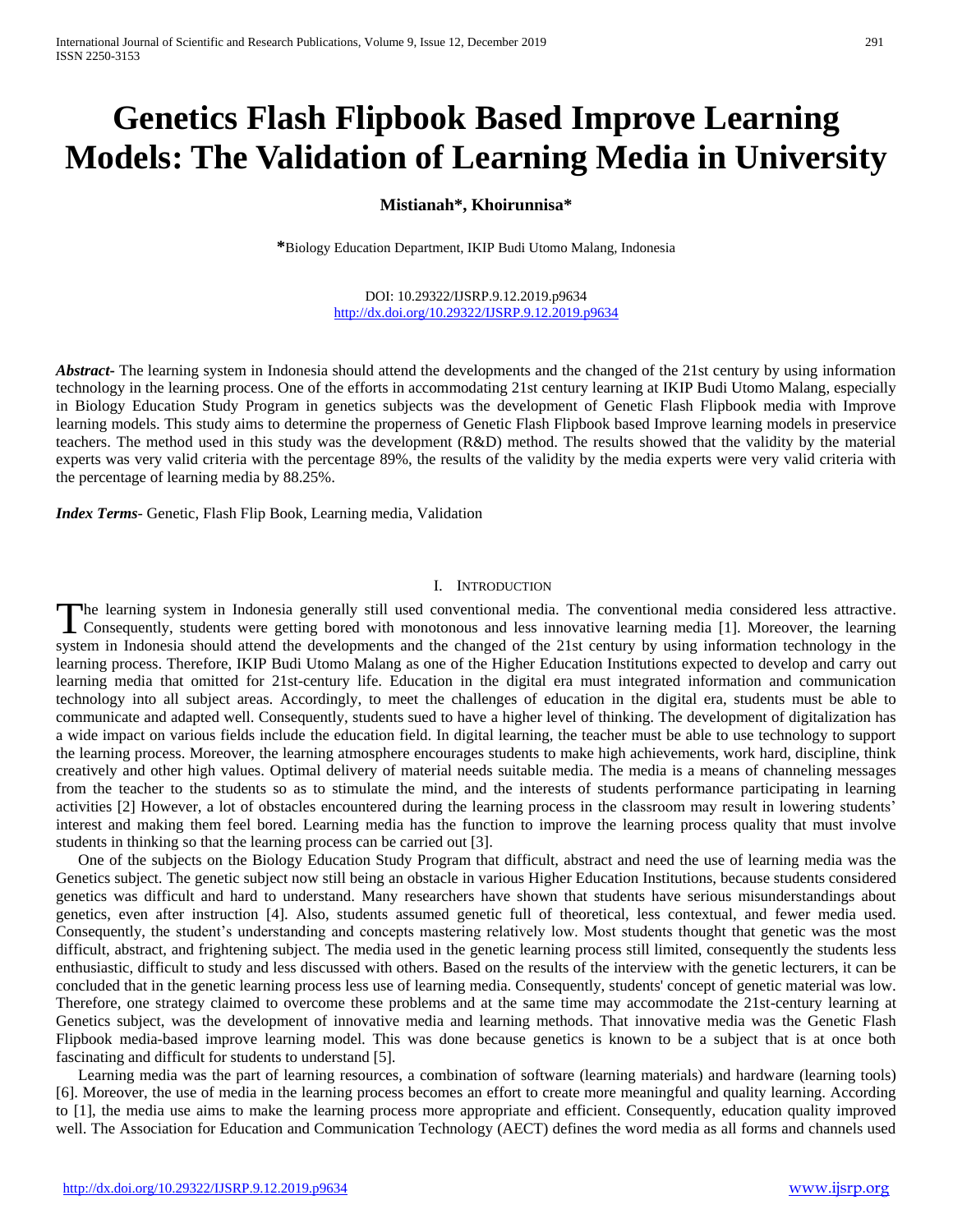to process information. Bretz identified the main characteristics of the media into three main elements, namely sound, visual, and motion. Visuals can be divided into three, namely pictures, lines, and symbols which were a continuum of forms that can be captured by the sense of sight. Learning media was one component of learning that has an important role in teaching and learning activities. Romiszowski in Hamalik formulated the teaching media ".... as the carries of massages, from some transmitting sources (which may be a human being or an intimate object), to the receiver of the massages (which is our case is the learner).

One of the innovative media was Flash Flipbook media. Flipbook combined images intended to be inverted to give the illusion of movement and create an animated sequence from a simple, machineless booklet. Ricky Jay, 1994 stated that the idea of a flipbook that was originally only used to display animation now adopted by many vendors for various types of digital applications, such as magazines, books, comics and so on. The popular digital book design now was a digital book with a three-dimensional e-book technology known as a flipbook, where pages can be opened like reading a book on a monitor screen. Textbooks are the most important component of learning. The availability of relevant textbooks will greatly help the teaching and learning process [7].

Making flash flipbook based learning media was done by using open source software, namely the Kvisoft Flipbook Marker. The software used to make the display of books or other teaching materials into a digital electronic book in the form of a flipbook. This software used to convert PDF to flash flipbook with digital page fold effect, this page has the function of making the text and images in digital information either in swf, exe, html, e-mail format, or used as screen saver [8]. Flash flipbook was an interactive electronic book, with the advantage can loaded files in the form of videos, moving pictures, or animations and sounds, so that it will be very helpful in the learning process that can make students not felt bored in learning activities. It was different from other electronic books (e-books) which only in the form of PDF or doc files containing only text and still images. The use of flipbook maker media can increase students' learning interest and can also affect student achievement or learning outcomes. Hidayatullah and Rakhmawati stated that the use of Flipbook could increase students' understanding and learning achievement. The flipbook has the page transition effect, that was expected to attract student learning motivation so that student learning outcomes will be further improved [6].

The development of learning media could be combined with the used of learning models. This combination was expected to help students to visualize a subject matter that abstracts so that students can understand the learning material [9]. One of the learning models that appropriate with the genetic subject was to improve learning models. The improve learning model was one of the learning models based on the theory of cognition and social metacognition. This model first designed by Mevarech and Kramarsky for heterogeneous classes. This model has 3 interdependent components namely metacognitive activities, interactions with peers, and systematic activities of enrichment feedback-improvement. Improve learning model was an abbreviation of Introducing the new concept, Metacognitive questioning, Practicing, Reviewing and Reducing difficulties, Obtaining mastery, Verification, and Enrichment [10].

The steps in applying the improve learning model were as follows [10]: (1) Introducing the new concept where the teacher provides new concepts through questions that build student knowledge; (2) Metacognitive questioning, the teacher gives metacognitive questions to students about the material. Metacognition questioning was a strategy to mediate the reflective thinking and reasoning of students. The metacognition questioning strategy can help students' thinking to reflect their problem [11]; (3) Practicing, where the students practice solving problems given by the teacher; (4) Reviewing and reducing difficulties, the teacher gives a review of the mistakes faced by students during the practice; (5) Obtaining mastery, where the students do the test at the next meeting to find out the mastery of student material; (6) Verification, verifying to find out which students reach the graduation limit and which students have not reached the graduation limit; (7) Enrichment, enrichment for students who have not reached the graduation limit.

The advantages of improving learning models were (1) students more active to do exercises and students free to exploit their ideas, (2) the learning atmosphere more attractive, (3) the explanation at the beginning and the exercises make students have better understand the material, (4) encouraged students' thinking and understanding, (5) students could review the important concepts and, (6) could control and assessed student progress. The Improve learning model stimulating students to learn independently, be creative and be more active in participating in learning activities [12]. It was expected the development of learning media could be the efforts to accommodate the 21st-century learning for students of IKIP Budi Utomo Malang, especially in the Genetics of Biology Education Study Program.

#### II. RESEARCH METHOD

This research was a research development known as Research and Development (R & D). This research aimed to produce a new product useful in the learning process. Developing Focus Media Parasitology using the Research and Development (R&D) method with the 4 D model (Define, Design, Develop, and Disseminate). This research started from the define stage by identifying material concepts contained in the Flash flipbook media. Then in the design phase, with designed and manufactured the Flash flipbook media. After the Flash flipbook media has been designed and created, the next step was product validation by experts and product trials in the lecture process. Based on the results of this development phase, it can be stated that the product was valid and practical.

Data obtained through questionnaire media. The type of data generated were qualitative data and quantitative data. Qualitative data collected from the suggestions or criticisms written by validators. Subsequently, the product was validated by an expert team, namely, subject matter experts and media experts. The products have been validated subsequently revised in accordance with the advice of expert media. Quantitative data derived from a questionnaire. Questionnaire answers using Likert numbers with four categories of choices namely number 4 means very good, number 3 means good, number 2 means not good, and number 1 means not good. Qualitative data analysis referred to the results of suggestions, criticisms or comments from the validator. Suggestions or comments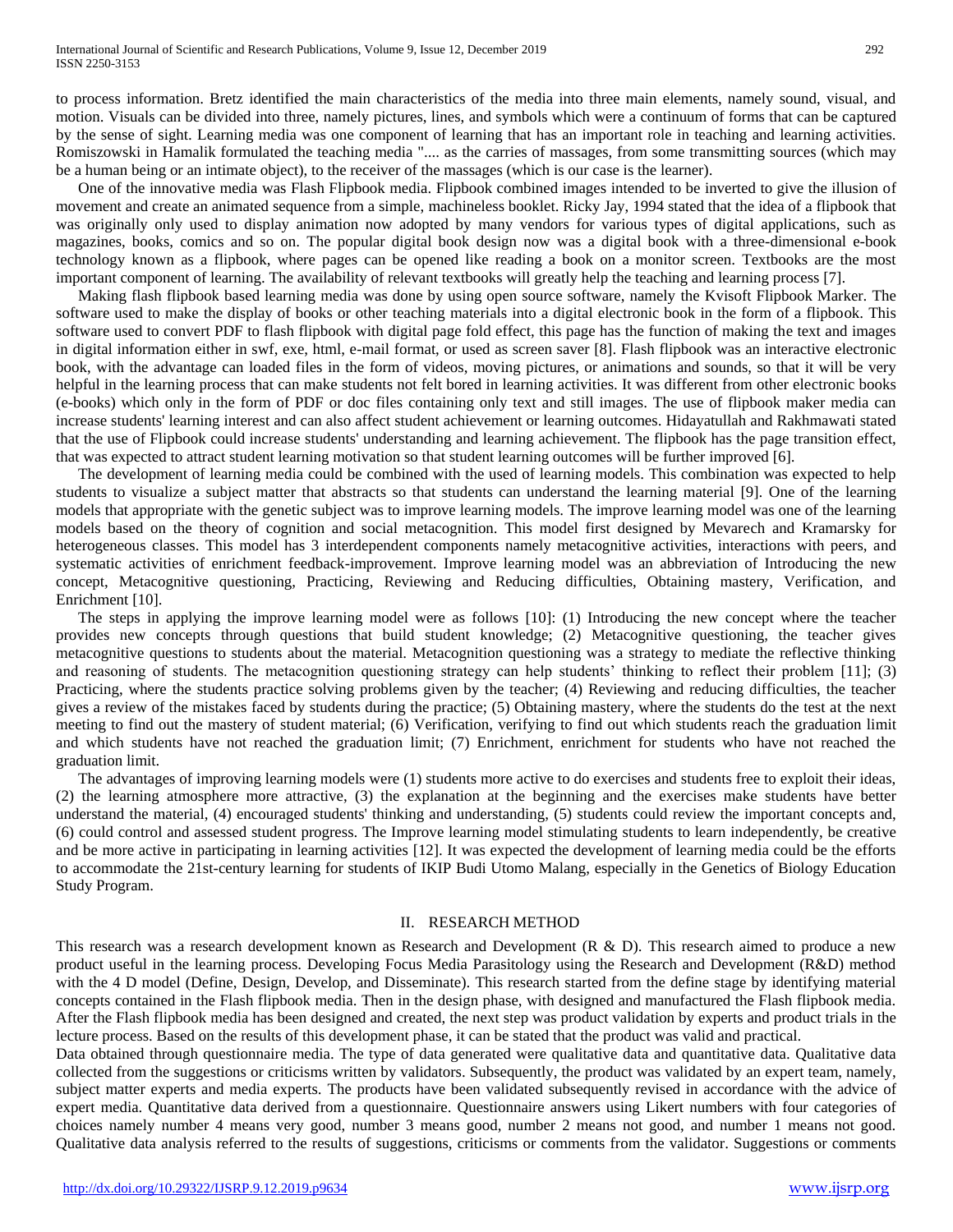from the validator could be followed up or not. This follow-up depended on whether or not the repaired can be done. Quantitative data analysis performed based on the results of the instrument assessment questionnaire with a Likert scale and analyzed with percentage analysis. Based on the results of these percentage values, then compared with the level of qualification assessment to determine the criteria of the instrument and product revision requirements.

## III. RESULTS AND DISCUSSION

The results of this study were Flash flipbook media products and data description of the results of the learning media validation. In the define stage, the researcher identified the material concepts contained in Flash flipbook media. The material concept contained in Flash flipbook media was the concept of mutation, DNA repair, Genetic engineering and epigenetic. In the design phase, the design and manufacture of Genetic's Flash FlipBook based on the Improve learning model. Kvisoft Flipbook Marker was a software to make the appearance of books or other teaching materials into a digital electronic book in the form of a flipbook. This software used to convert PDF to flash flipbook with digital page fold effect [13]. The Genetic's Flash FlipBook based on the Improve learning model cover shown in Figure 1. Next, Figure 2. showed the video that inserted on the Genetic's Flash Flip Book. That video helped to introduce the concept to the student. Consequently student would more interested in the material. Figures 3 and 4 showed the step of Improve learning models such as metacognition questioning, practicing, reviewing and reducing difficulties, obtaining mastery, verification, and enrichment.



*Figure 1* Genetic's Flash FlipBook based on the Improve Learning model Cover



*Figure 2 The* Genetic's Flash FlipBook based on the Improve Learning Model that Contained a Video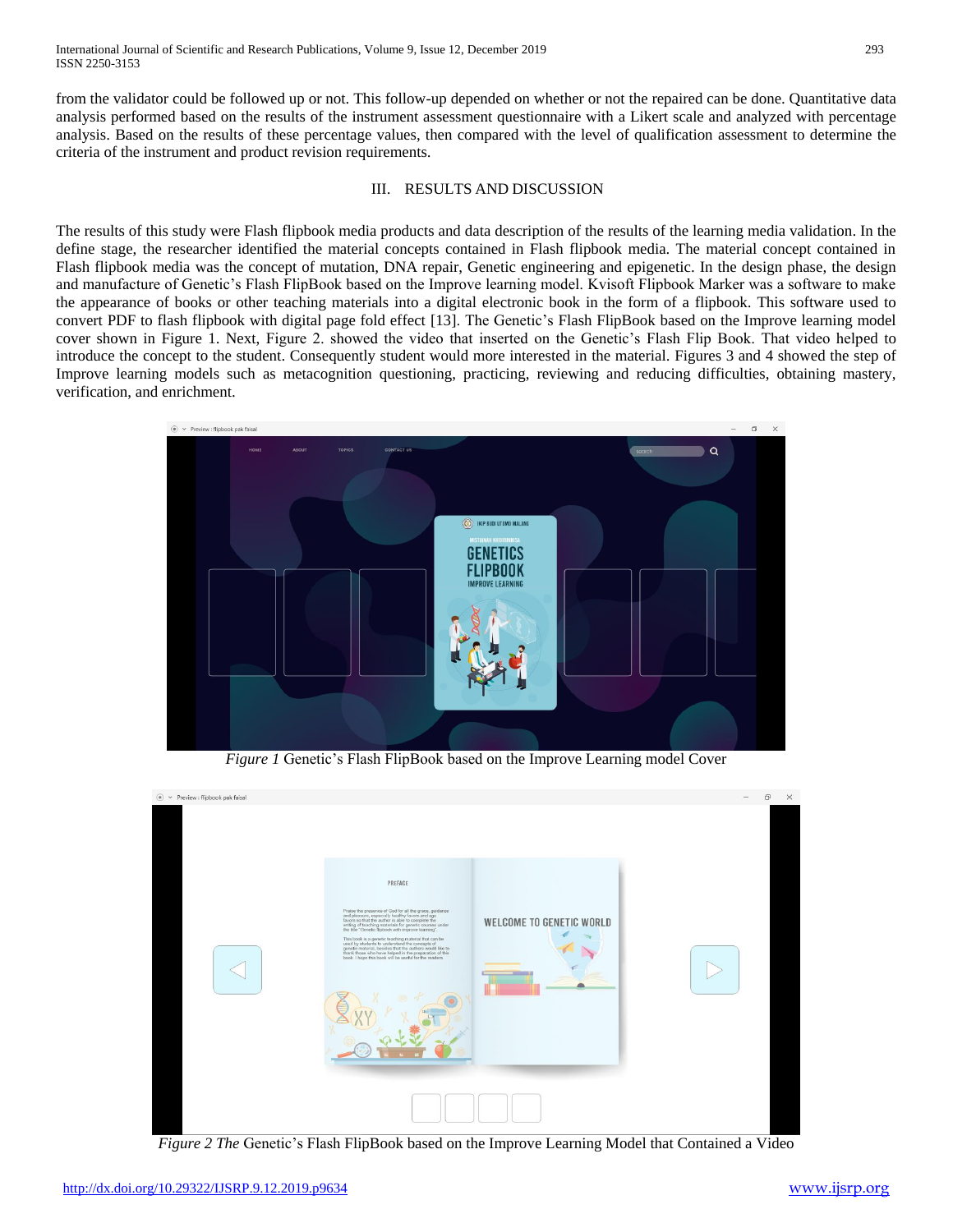| $\bullet$ $\vee$ Preview : flipbook pak faisal |                                                                                                                                                                                                                                                                                                                                                                                                                                                                                                                                                                                                                                                                                                                                                                                                                                                       |                                                                                                                                                                                                                                                                                                                                                                                                                                                                                                                                                                                                                                                                                                                                                                                                                                                                                                                                                                                                                                                                                                                                   | $\times$<br>σ |
|------------------------------------------------|-------------------------------------------------------------------------------------------------------------------------------------------------------------------------------------------------------------------------------------------------------------------------------------------------------------------------------------------------------------------------------------------------------------------------------------------------------------------------------------------------------------------------------------------------------------------------------------------------------------------------------------------------------------------------------------------------------------------------------------------------------------------------------------------------------------------------------------------------------|-----------------------------------------------------------------------------------------------------------------------------------------------------------------------------------------------------------------------------------------------------------------------------------------------------------------------------------------------------------------------------------------------------------------------------------------------------------------------------------------------------------------------------------------------------------------------------------------------------------------------------------------------------------------------------------------------------------------------------------------------------------------------------------------------------------------------------------------------------------------------------------------------------------------------------------------------------------------------------------------------------------------------------------------------------------------------------------------------------------------------------------|---------------|
|                                                | <b>PRACTICING</b><br>GENETIC PRACTICUM OF MUTATION<br>DUPLICATION OF THE NUMBER OF<br>CHROMOSOMES AND MORPHOLOGICAL<br>CHARACTERS OF MELON PLANT<br><b>TOOLS AND MATERIALS</b><br>Tools used in this practicum are measuring cups,<br>measuring pipettes, micro analytical scales, polybags<br>and plant media.<br>Materials used in this practicum are plant seeds 2<br>namely watermelons and melons, aquadas, ethanol<br>90%<br>WAYS OF WORKING<br>Making Colchicine<br>1. Can a 1.0% colchicine solution be reduced by<br>mutagens!<br>dissolving 100mg of colchicine with 90% ethanol<br>2. Add 2 grams of liquin then crush with distilled water<br>mutations?<br>to a volume of 10ml, if you need a volume of solution<br>more doses folded<br>3. Put melon seeds and watermelon into the solution<br>lifett<br>and see the results<br>humans? | <b>REVIEWING</b><br>1. Explain the relationship between the structure of<br>genes and mutations!<br>2. Explain what causes changes in genetic material!<br>3. Explain the relationship between the environment<br>and changes in the structure of DNAI<br>4. Try to mention what are the effects of mutations<br>5. Explain what is the relationship between mutation,<br>environment and adaptation!<br>6. Try to explain if there is a mutation what happens<br>actually with the structure of genetic mutations!<br>7. Explain how mutations can change the phenotype<br>of Iiving things!<br><b>OBTAINING MEMORY</b><br>1. Analyze the relationship between mutation,<br>adaptation and the environment!<br>2. Explain the meaning of mutation!<br>3. Explain the difference between mutants and<br>4. Why are natural mutations called spotan<br>5. What is meant by gene mutation?<br>6. How many chromosome mutations are divided?<br>7. What is meant by needisjunction?<br>8. Explain the notions of delusion and definition!<br>9. Mention four kinds of delusions!<br>10. What are the benefits of using mutations for |               |

*Figure 3 The Step of* the Improve Learning Model on Genetic's Flash FlipBook



*Figure 4 The Step of* the Improve learning model on Genetic's Flash FlipBook

After the Genetic's Flash Flip Book-based Improve learning model finished designed and made, the development stage was carried out namely product validation by media experts and material experts.

| No      | Feasibility Criteria                   | %   |
|---------|----------------------------------------|-----|
|         | Material compatibility with competence | 90  |
| 2       | Material accuracy                      | 80  |
| 3       | Material update                        | 90  |
| 4       | Encourage curiosity                    | 100 |
| 5       | Presentation technique                 | 100 |
| 6       | Supporting the presentation            | 80  |
| 7       | Presentation of learning               | 80  |
| 8       | Coherence and chaos of thought flow    | 90  |
| 9       | Language Feasibility                   | 90  |
| 10      | Contextual assessment                  | 90  |
| Average |                                        | 89  |

Table 1 The Validation Result of Material Expert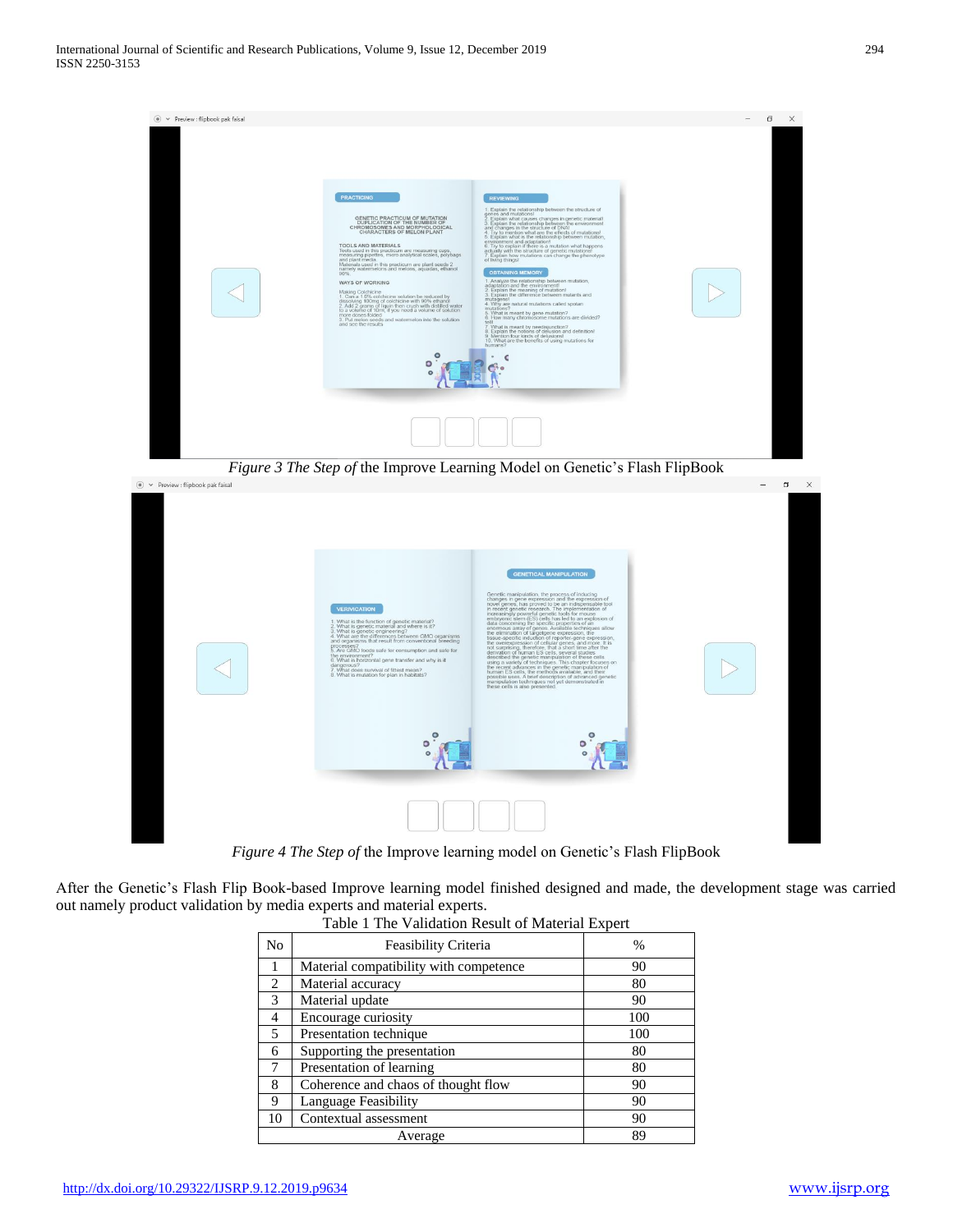Based on the data above, it is known that the results of validation by material experts were obtained 89%, then the genetic flash flipbook media with the Improve model was very suitable for use in learning. The advice given by material experts was that it needs to add some picture illustrations related to epigenetic material.

| Tuble 2 The Vandalion Result of Media Expert |                            |       |  |  |
|----------------------------------------------|----------------------------|-------|--|--|
| No                                           | Kriteria Kelayakan         | $\%$  |  |  |
|                                              | Display                    | 96,43 |  |  |
| 2                                            | Ease of operation          | 100   |  |  |
| 3                                            | Consistency                | 100   |  |  |
|                                              | Form                       | 100   |  |  |
| 5                                            | Organization               | 100   |  |  |
| 6                                            | Usefulness                 | 100   |  |  |
|                                              | Effectiveness              | 100   |  |  |
|                                              | <b>Learning Activities</b> | 100   |  |  |
|                                              | Average                    | 99,55 |  |  |

| Table 2 The Validation Result of Media Expert |  |
|-----------------------------------------------|--|
|-----------------------------------------------|--|

Based on the data above, it is known that the results of validation by media experts obtained an average of 99.55%. Consequently, the genetic flash flipbook media with the Improve model was very suitable for use in learning. The media expert validator advised to reduce the enlarged font because it was too small, the background color too brighter so it needed to match the color. From the two validators of the genetic flash flipbook media with the Improve model, it can be concluded an average of 94.28%. Consequently, the genetic flip flash book media with the Improve model was very valid. Flipbook was one type of classic animation made from a stack of paper that resembles a thick book, on each page, a process was described something that later the process looks moving or animated. In addition to the development of the media will also be combined with the use of learning models. Learning media has become one of the influential components in the success of the learning process [14]. Flipbook media as the ebook has several advantages including: can present learning material in the form of words, sentences and images can be equipped with colors so that it attracts students' attention more [15]. The technology development of digital books can drive the integration between printed and computerized technologies during the learning process [16].

The one theory that supports the Improve learning model was the metacognition theory. Metacognition was the main element in the application of Improve learning models. That because metacognition was the most important part of the order of the Improve learning model and that distinguishes it from other similar models. The success of someone in solving problems, among others, depends on the awareness of what they know and how he did it. Metacognition was a theory related to self-recognition and how he controls and adjusts the behavior. Children need to be aware of their strengths and weaknesses. Activities in the improve learning model emphasize that students can discuss with their groups in finding concepts, finding solutions to problem-solving for the success of their groups [13].

## IV. CONCLUSION

The results showed that the validity by the material experts was very valid criteria with the percentage 89%, the results of the validity by the media experts were very valid criteria with the percentage of learning media by 88.25%. The advantage of this media was more easy to use and attractive. The lack of media still needs to be developed even better. Suggestions in this study were as follows. Flash flip book media need to develop in other subjects. Based on the results of this study, other similar studies should continue to be developed with variations in the model and the media used.

## ACKNOWLEDGMENT

We would like to thank the Research and Service Center for the IKIP Budi Utomo community in Malang and all parties who helped this research.

## **REFERENCES**

- [1] F. Sukmawati, "Pengembangan Aplikasi Pembelajaran Biologi SMP Berbasis Android Untuk Bekal Menghadapi UAN Di SMP Islam Bakti 1 Surakarta," *Pros. Pascasarj. Progr. Stud. Teknol. Pendidik. Univ. Sebel. Maret*, no. November, pp. 102–114, 2015.
- [2] R. H. Anderson, *Selecting and developing media for instruction*. New York: Van Nostrand, 1976.
- [3] J. Roberts, S. Seffar, S. Owusu, and A. P. B. Prasetyo, "Education in Digital Age: Developing Flip Book to Teach Cellular Biology," in *Education in Digital Age: Developing Flip Book to Teach Cellular Biology*, 2017.
- [4] E. Ayuso, "Teaching genetics at secondary school : A strategy for teaching about the location of inheritance information," no. May 2000, 2017.
- [5] K. Thörne, *Teaching Genetics - a Linguistic Challenge Teaching Genetics - a Linguistic Challenge*. 2012.